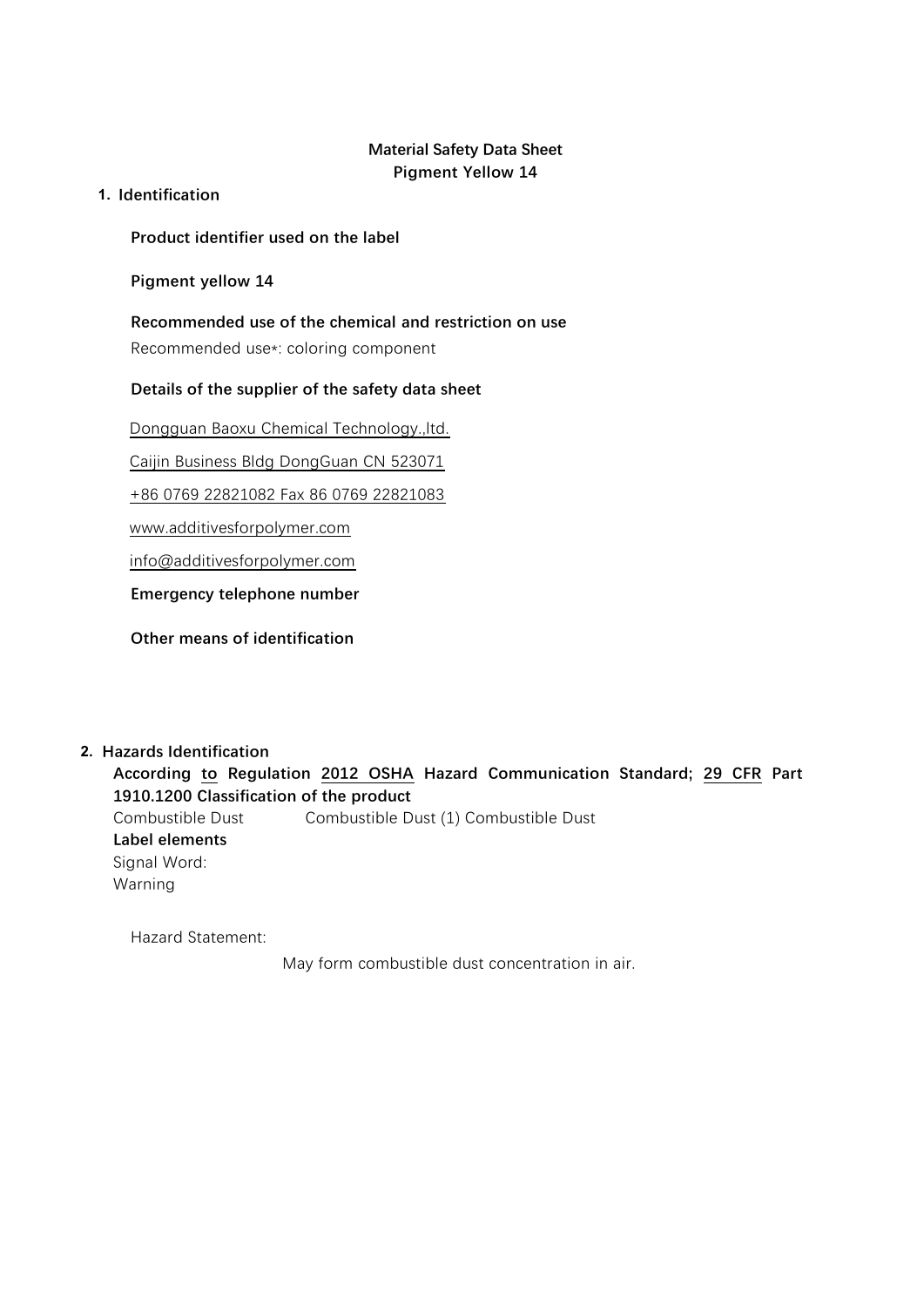#### **Hazards not otherwise classified**

The product is under certain conditions capable of dust explosion.

# **According to Regulation 1994 OSHA Hazard Communication Standard; 29 CFR Part 1910.1200**

#### **Emergency overview**

CAUTION: CAN FORM EXPLOSIVE DUST-AIR MIXTURES. Use NIOSH approved respirator as needed to mitigate exposure. Take precautionary measures against static discharges.

## **3. Composition / Information on Ingredients**

## **According to Regulation 2012 OSHA Hazard Communication Standard; 29 CFR Part 1910.1200**

| <b>CAS Number</b> | Content (W/W)      | <b>Chemical name</b> |
|-------------------|--------------------|----------------------|
| 7727-43-7         | $>= 20.0 - 50.0$ % | Barium sulfate       |

**According to Regulation 1994 OSHA Hazard Communication Standard; 29 CFR Part 1910.1200 CAS Number Content (W/W) Chemical name**

| Trade Secret | 600 - 800 % | Piament Yellow |
|--------------|-------------|----------------|
| 7727-43-7    | 150-300%    | Barium sulfate |
| Trade Secret | $10 - 50%$  | Acetate        |

#### **4. First-Aid Measures**

#### **Description of first aid measures**

#### **General advice:**

Remove contaminated clothing.

#### **If inhaled:**

If difficulties occur after dust has been inhaled, remove to fresh air and seek medical attention. **If on skin:**

Wash thoroughly with soap and water.

## **If in eyes:**

Wash affected eyes for at least 15 minutes under running water with eyelids held open.

#### **If swallowed:**

Rinse mouth and then drink plenty of water. Do not induce vomiting. Seek medical attention if necessary.

#### **Most important symptoms and effects, both acute and delayed**

Symptoms: The most important known symptoms and effects are described in the labelling (see section 2) and/or in section 11.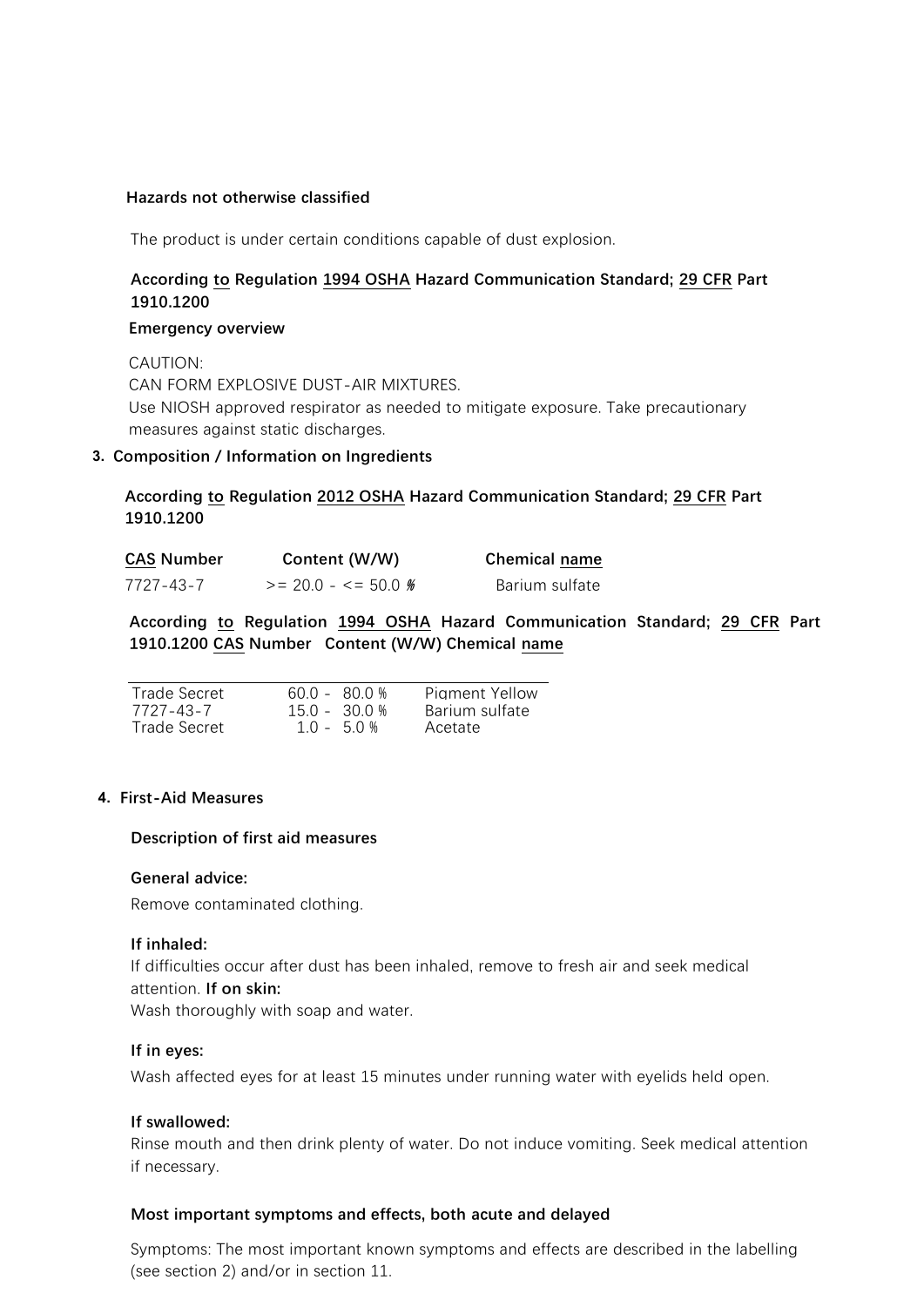## **Indication of any immediate medical attention and special treatment needed**

Note to physician

Treatment: Treat according to symptoms (decontamination, vital functions), no known specific antidote.

#### **5. Fire-Fighting Measures Extinguishing media**

Suitable extinguishing media: dry powder, foam

Unsuitable extinguishing media for safety reasons: carbon dioxide

Additional information: Avoid whirling up the material/product because of the danger of dust explosion.

## **Special hazards arising from the substance or mixture**

Hazards during fire-fighting: harmful vapours Evolution of fumes/fog. The substances/groups of substances mentioned can be released in case of fire.

# **Advice for fire-fighters**

Protective equipment for fire-fighting: Firefighters should be equipped with self-contained breathing apparatus and turn-out gear.

## **Further information:**

Dusty conditions may ignite explosively in the presence of an ignition source causing flash fire. **Impact Sensitivity:**

Assessment: Product is not explosive when subjected to mechanical impact.

**6. Accidental release measures Personal precautions, protective equipment and emergency procedures**

Avoid dust formation. Use personal protective clothing.

## **Environmental precautions**

Contain contaminated water/firefighting water. Do not discharge into drains/surface wate rs/grou 门 dwate r.

# **Methods and material for containment and cleaning up**

For small amounts: Pick up with suitable appliance and dispose of. For large amounts: Contain with dust binding material and dispose of. Avoid raising dust.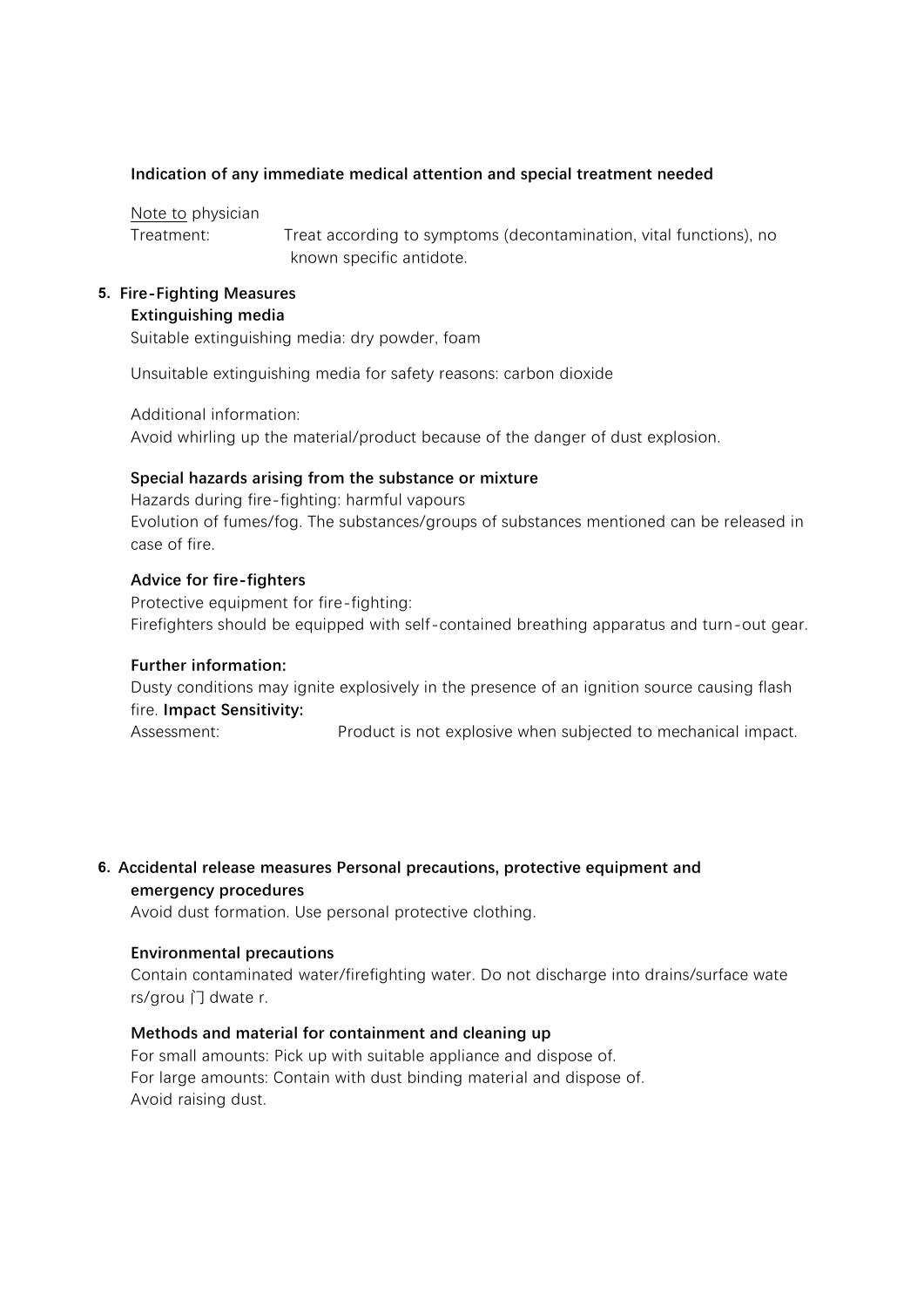## **7. Handling and Storage**

## **Precautions for safe handling**

Breathing must be protected when large quantities are decanted without local exhaust ventilation.

Closed containers should only be opened in well-ventilated areas.

Protection against fire and explosion:

Avoid dust formation. Take precautionary measures against static discharges.

## **Conditions for safe storage, including any incompatibilities**

Further information on storage conditions: Keep container tightly closed and dry; store in a cool place.

## **8. Exposure Controls/Personal Protection**

## **Components with occupational exposure limits**

| Barium sulfate | OSHA PEL PEL 5 mg/m3 Respirable fraction; PEL 15 |
|----------------|--------------------------------------------------|
|                | mg/m3 Total dust; TWA value 10 mg/m3             |
|                | Total dust ; TWA value 5 mg/m3 Respirable        |
|                | fraction                                         |
|                |                                                  |

ACGIH TLV TWA value 10 mg/m3 ;

The value is for particulate matter containing no asbestos and <1% crystalline silica. TWA value 5 mg/m3 Inhalable fraction ; The value is for particulate matter containing

## **Personal protective equipment Respiratory protection:**

Wear a NIOSH-certified (or equivalent) organic vapour/particulate respirator. Observe OSHA regulations for respirator use (29 CFR 1910.134). **Hand protection:**

Chemical resistant protective gloves

## **Eye protection:**

Safety glasses with side-shields. Wear face shield if splashing hazard exists.

## **General safety and hygiene measures:**

Wear protective clothing as necessary to minimize contact. Handle in accordance with good industrial hygiene and safety practice. Eye wash fountains and safety showers must be easily accessible.

## **9. Physical and Chemical Properties**

| Form:            | powder    |                 |
|------------------|-----------|-----------------|
| Odour:           | odourless |                 |
| Odour threshold: |           | not determined  |
| Colour:          | yellow    |                 |
| pH value:        | approx. 7 | (as suspension) |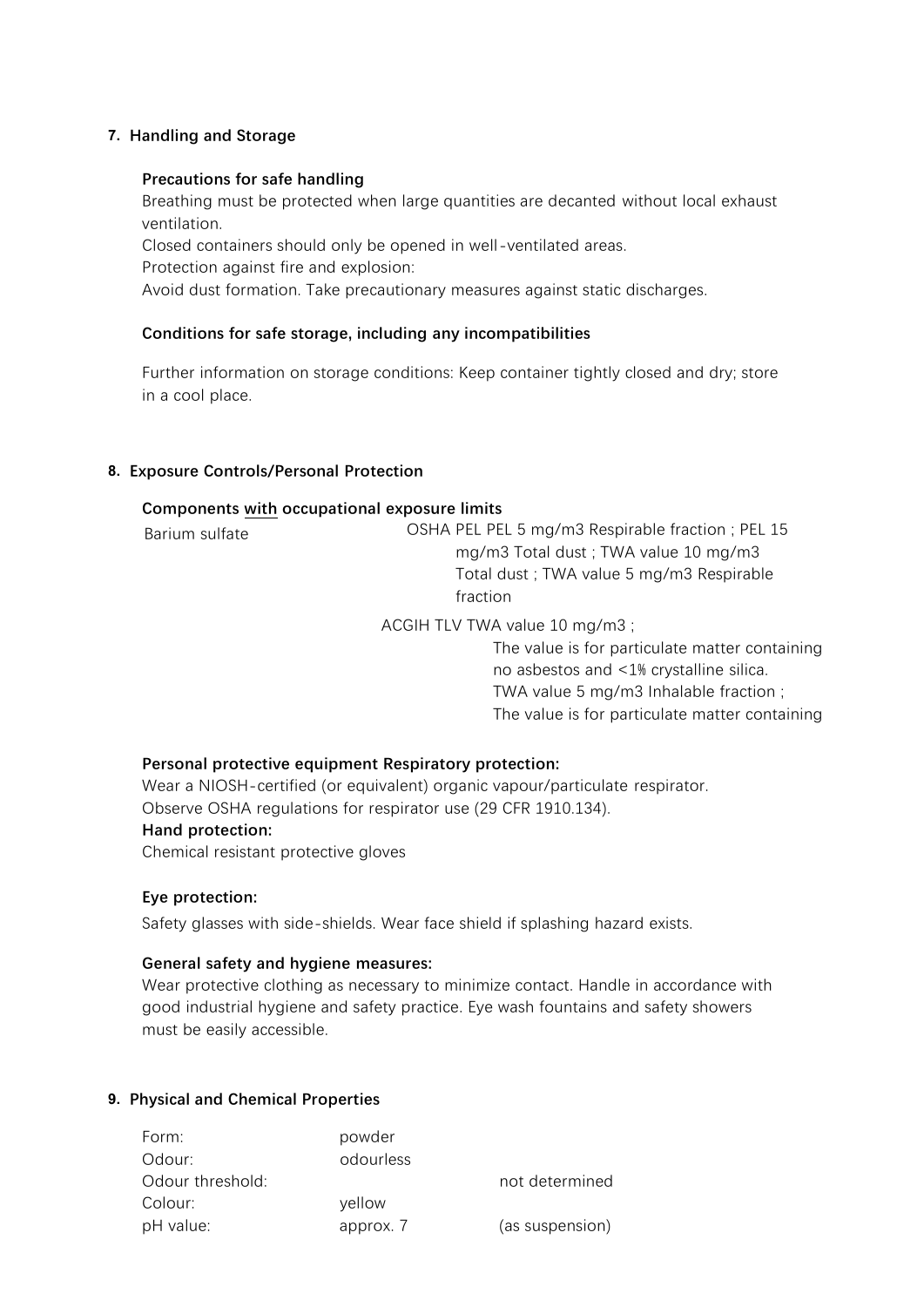| Melting point:                                                                                           | > 300 °C                                           |                                                                                                   |
|----------------------------------------------------------------------------------------------------------|----------------------------------------------------|---------------------------------------------------------------------------------------------------|
| Boiling point:<br>Flash point:<br>Flammability:                                                          | not highly<br>flammable                            | not applicable<br>Study does not need to be conducted.                                            |
| Lower explosion limit:                                                                                   |                                                    | For solids not relevant for classification and                                                    |
| Upper explosion limit:                                                                                   |                                                    | lahelling<br>For solids not relevant for classification and<br>lahelling                          |
| Autoignition:<br>Vapour pressure:<br>Relative density:                                                   | 450 °C                                             | (BAM)<br>not applicable<br>No data available.                                                     |
| Bulk density:                                                                                            | approx.<br>$340$ kg/m3                             |                                                                                                   |
| Vapour density:<br>Partitioning coefficient<br>octanol/water (log Pow):<br>Self-ignition                 |                                                    | The product is a non-volatile solid.<br>Study does not need to be conducted.<br>not self-ianiting |
| temperature:<br>Thermal decomposition:<br>Viscosity, dynamic:<br>Viscosity, kinematic:<br>Particle size: | > 200 °C                                           | Study does not need to be conducted.<br>not applicable<br>No data available.                      |
| % volatiles:<br>Solubility in water:<br>Solubility (quantitative):                                       |                                                    | not determined<br>insoluble<br>insoluble                                                          |
| Solubility (qualitative):                                                                                | soluble<br>solve $\bigcap$ t(s): organic solvents, |                                                                                                   |
| Evaporation rate:<br>Other Information:                                                                  | parameters is indicated in this section.           | The product is a non-volatile solid.<br>If necessary, information on other physical and chemical  |
|                                                                                                          |                                                    |                                                                                                   |

## **10. Stability and Reactivity**

#### **Reactivity**

No hazardous reactions if stored and handled as prescribed/indicated.

Oxidizing properties: not fire-propagating

#### **Chemical stability**

The product is stable if stored and handled as prescribed/indicated.

## **Possibility of hazardous reactions** Dust explosion hazard.

**Conditions to avoid Incompatible materials** No substances known that should be avoided.

## **Hazardous decomposition products**

Decomposition products:

Hazardous decomposition products: No hazardous decomposition products if stored and handled as prescribed/indicated.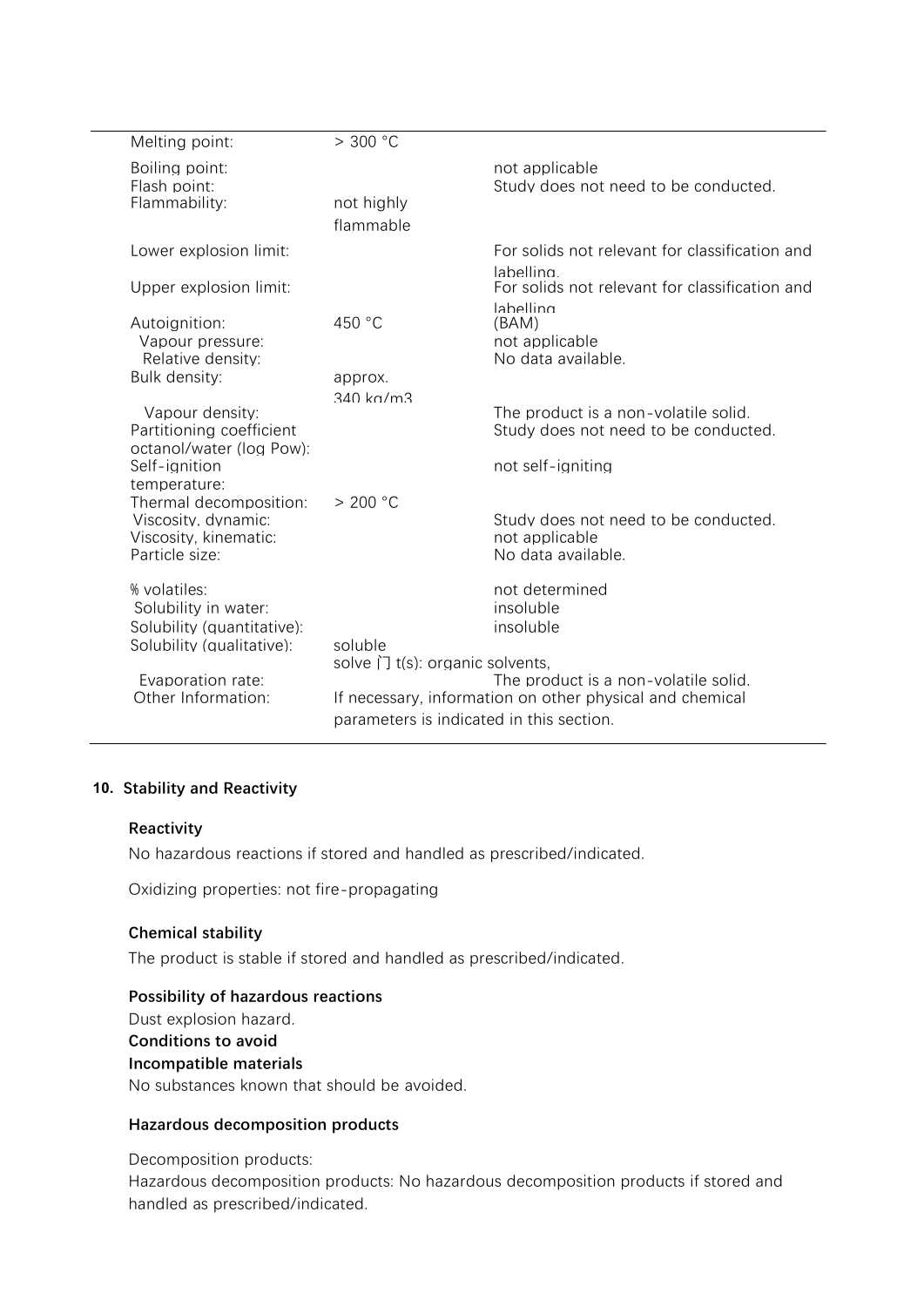Thermal decomposition:

> 200 °C

#### **11. Toxicological information**

## **Primary routes of exposure**

Routes of entry for solids and liquids are ingestion and inhalation, but may include eye or skin contact. Routes of entry for gases include inhalation and eye contact. Skin contact may be a route of entry for liquefied gases.

Primary routes of entry Ingestion. Skin Inhalation. Eyes

## **Acute Toxicity/Effects**

Acute toxicity

Assessment of acute toxicity: Virtually nontoxic after a single skin contact. Virtually nontoxic by inhalation. Virtually nontoxic after a single ingestion.

Oral

Type of value: LD50 Species: rat Value: > 5,000 mg/kg The product has not been tested. The statement has been derived from the properties of the individual components.

Inhalation Type of value: LC50 not determined

Dermal Type of value: LD50 not determined

Irritation / corrosion Assessment of irritating effects: Not irritating to eyes and skin.

Skin Species: rabbit Result: non-irritant Method: OECD Guideline 404 The product has not been tested. The statement has been derived from the properties of the individual components.

Eye Species: rabbit Result: non-irritant Method: OECD Guideline 405 The product has not been tested. The statement has been derived from the properties of the individual components.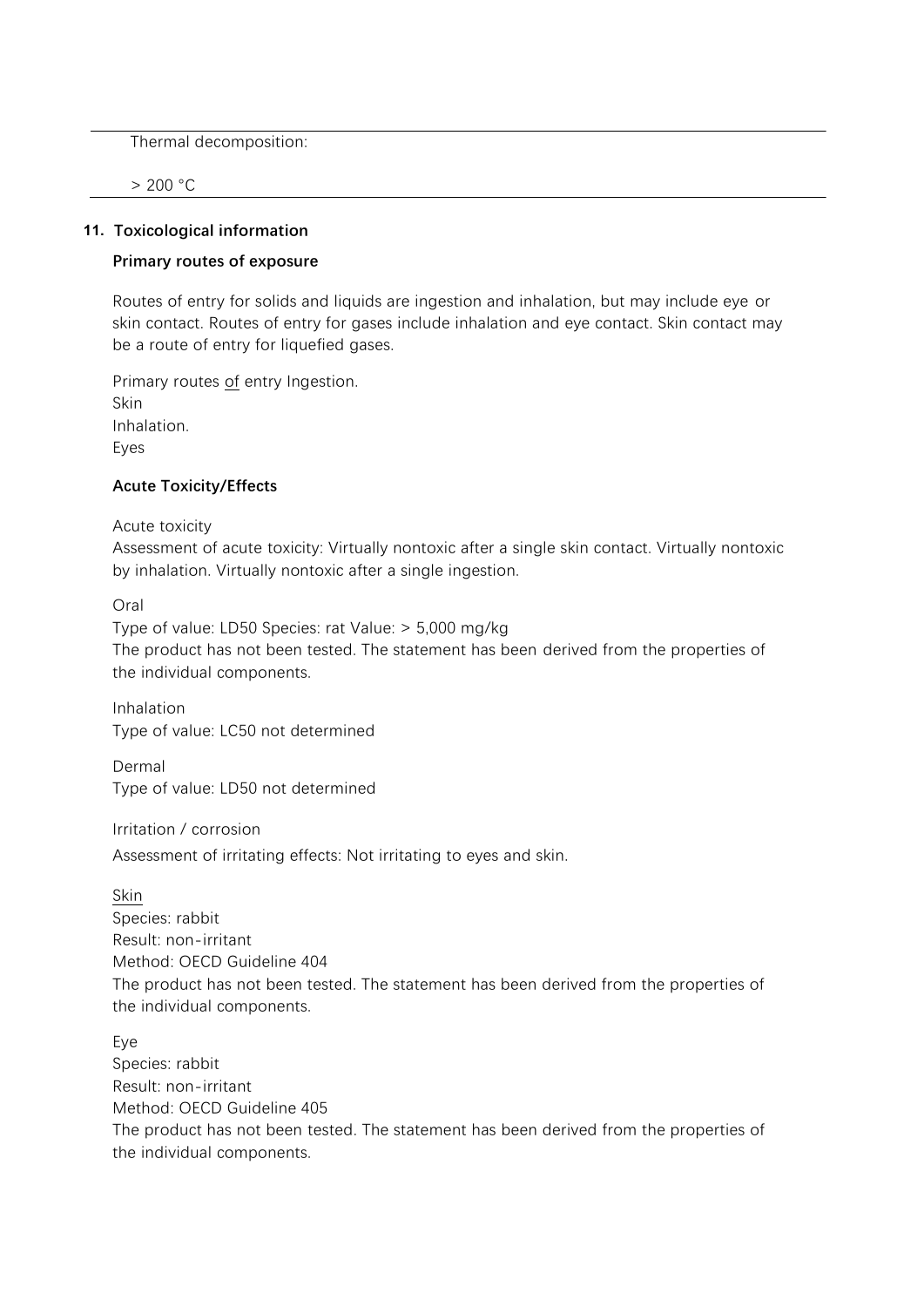## Sensitization

Assessment of sensitization: Skin sensitizing effects were not observed in animal studies. The product has not been tested. The statement has been derived from the properties of the individual compo  $\overline{1}$  6  $\overline{1}$  ts.

Species: guinea pig Result: Non-sensitizing. Method: OECD Guideline 406 The product has not been tested. The statement has been derived from the properties of the individual components.

Aspiration Hazard not applicable

## **Chronic Toxicity/Effects**

Genetic toxicity

Assessment of mutagenicity: No mutagenic effects reported.

## **Carcinogenicity**

Assessment of carcinogenicity: None of the components in this product at concentrations greater than 0.1% are listed by IARC; NTP, OSHA or ACGIH as a carcinogen.

Reproductive toxicity

Assessment of reproduction toxicity: No reproductive toxic effects reported.

**Teratogenicity** 

Assessment of teratogenicity: No teratogenic effects reported.

## **Symptoms of Exposure**

The most important known symptoms and effects are described in the labelling (see section 2) and/or in section 11.

## **12. Ecological Information**

## **Toxicity**

Aquatic toxicity Assessment of aquatic toxicity: At the present state of knowledge, no negative ecological effects are expected.

There is a high probability that the product is not acutely harmful to aquatic organisms. The product has not been tested. The statement has been derived from the properties of the individual compo  $\overline{1}$  6  $\overline{1}$  ts.

Toxicity to fish LC50 > 100 mg/l, Fish The product has not been tested. The statement has been derived from substances/products of a similar structure or composition.

Aquatic invertebrates LC50 (48 h), daphnia not determined Aquatic plants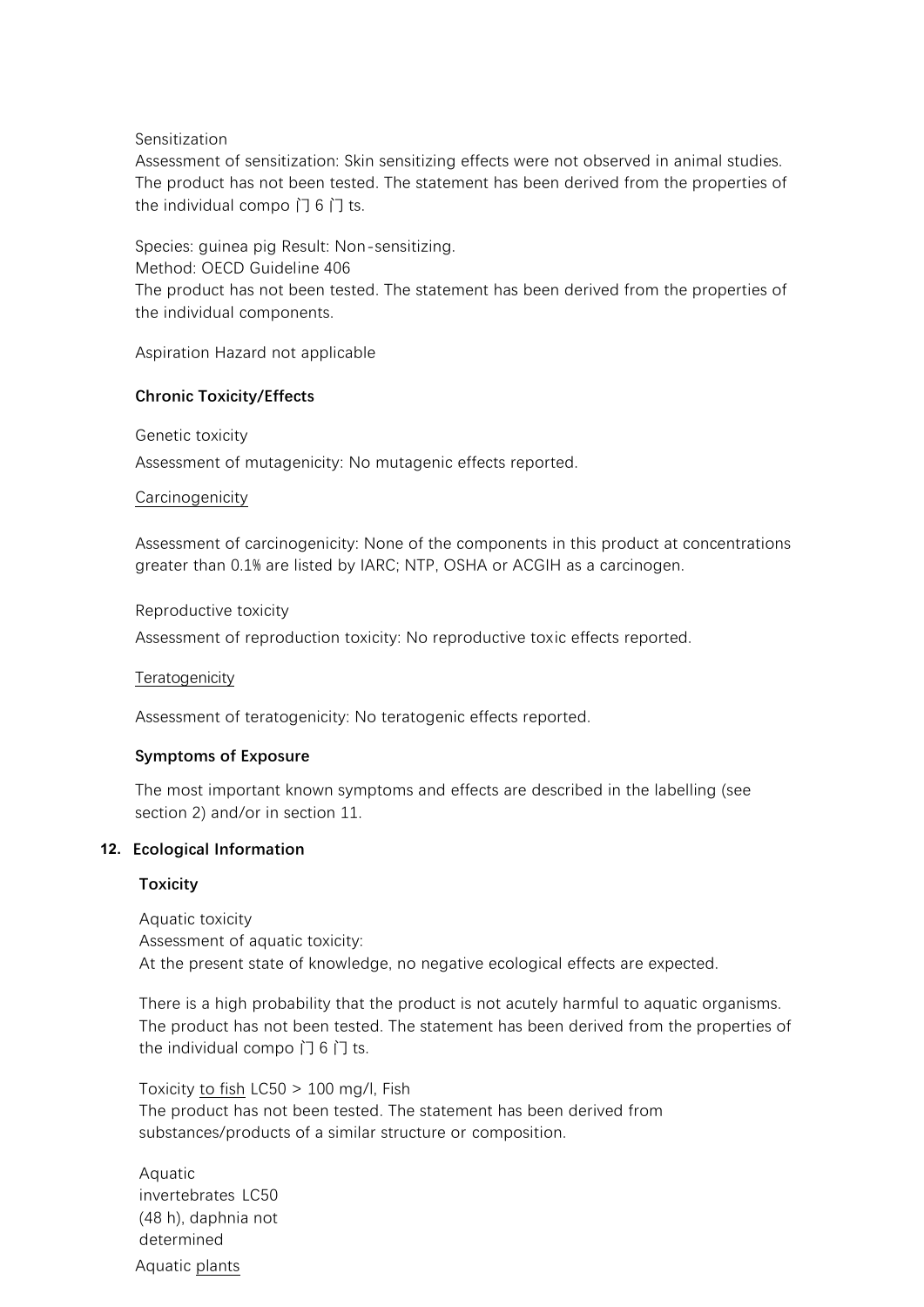EC50 (72 h), algae not determined

Chronic toxicity to fish No data available.

Chronic toxicity to aquatic invertebrates No data available.

#### **Microorganisms/Effect on activated sludge**

Toxicity to microorganisms bacteria/EC50 (0.5 h): not determined

## **Bioaccumulative potential**

Bioaccumulation potential Significant accumulation in organisms is not to be expected. **Additional information** Adsorbable organically-bound halogen (AOX): approx. 8.0 % Other ecotoxicological advice: Do not discharge product into the environment without control.

## **13. Disposal considerations**

## **Waste disposal of substance:**

Do not discharge into drains/surface waters/groundwater. Dispose of in accordance with national, state and local regulations.

#### **Container disposal:**

Dispose of in accordance with national, state and local regulations. Recommend crushing, puncturing or other means to prevent unauthorized use of used containers.

#### **RCRA:**

This product is considered a hazardous waste under RCRA (40 CFR 261.21).

## **14. Transport Information**

**Land transport** USDOT

Not classified as a dangerous good under transport regulations

# **Sea transport** IMDG

Not classified as a dangerous good under transport regulations

# **Air transport**

IATA/ICAO Not classified as a dangerous good under transport regulations